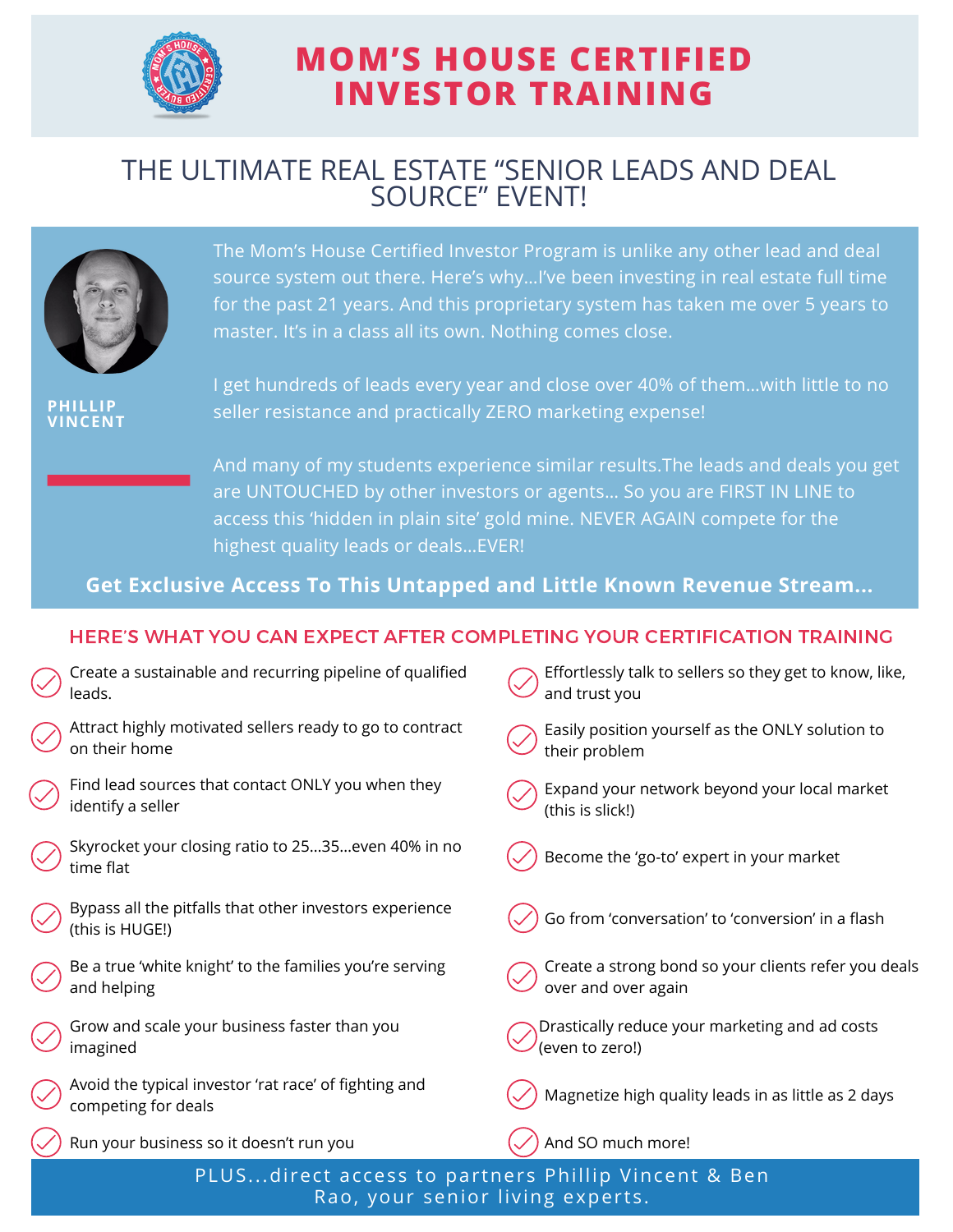

You'll get all the strategies, tools, and scripts you need to start attracting leads and deals. What's more, you'll be one of the few elite investors in the country privy to this exclusive, one-of-a-kind real estate investor system. Which means, you'll literally OWN your market!

Take a look at everything that's included in this robust program (LIVE or VIRTUAL LIVESTREAM):

- Certification to be the ONLY investor eligible to access 'senior' leads and deals in your market
- 2 Days of face to face over-the-shoulder training and workshops
- White-glove Success Coaching on marketing to the senior living space and families of seniors
- One-on-One Personal "Your First 3 Deals" Mentoring"
- Step by Step Blueprints for sealing life-long relationships with care communities, placement agents, and stakeholders (priceless!)
- Custom marketing plans created SPECIFICALLY for YOUR market
- Scripts, videos, and worksheets so you know EXACTLY what to say and what to do to lock in the deal
- Instant Access to our MOM's House Online Academy 2-Day Course
- Private membership to our online Certified Real Estate Investors group
- "The Certified Investors Workbook"…100+ pages of pure gold
- Business-Building Relationship Mentoring (Show Me the Money!)
- Front-of-the-line FREE Access to MOM's House Phase Two 'National Network' leads and deals, when released
- High Def recordings to the entire 2-day event
- High level networking with the smartest and most caring real estate investors in the country

*Whether you come to St. Loui s and join us LIVE…Or attend the Li ves tream from the comfort of your [home…JUMP](https://momshouse.com/certification-event/#order) ON THIS NOW because it will sell out FAST!*

#### **WHAT CERTIFIED MOM'S HOUSE BUYERS ARE SAYING:**



"This education teaches you the "how" and actually gives you the building blocks and steps to take action the second that you're back at your office" - Garrett Miles, Resolve Home Buyers

"Now I have a better understanding of how to speak with the families, people that work with the senior living communities and it will absolutely give me an opportunity to do more deals." - Lisa Weston, Winvest Home Builders